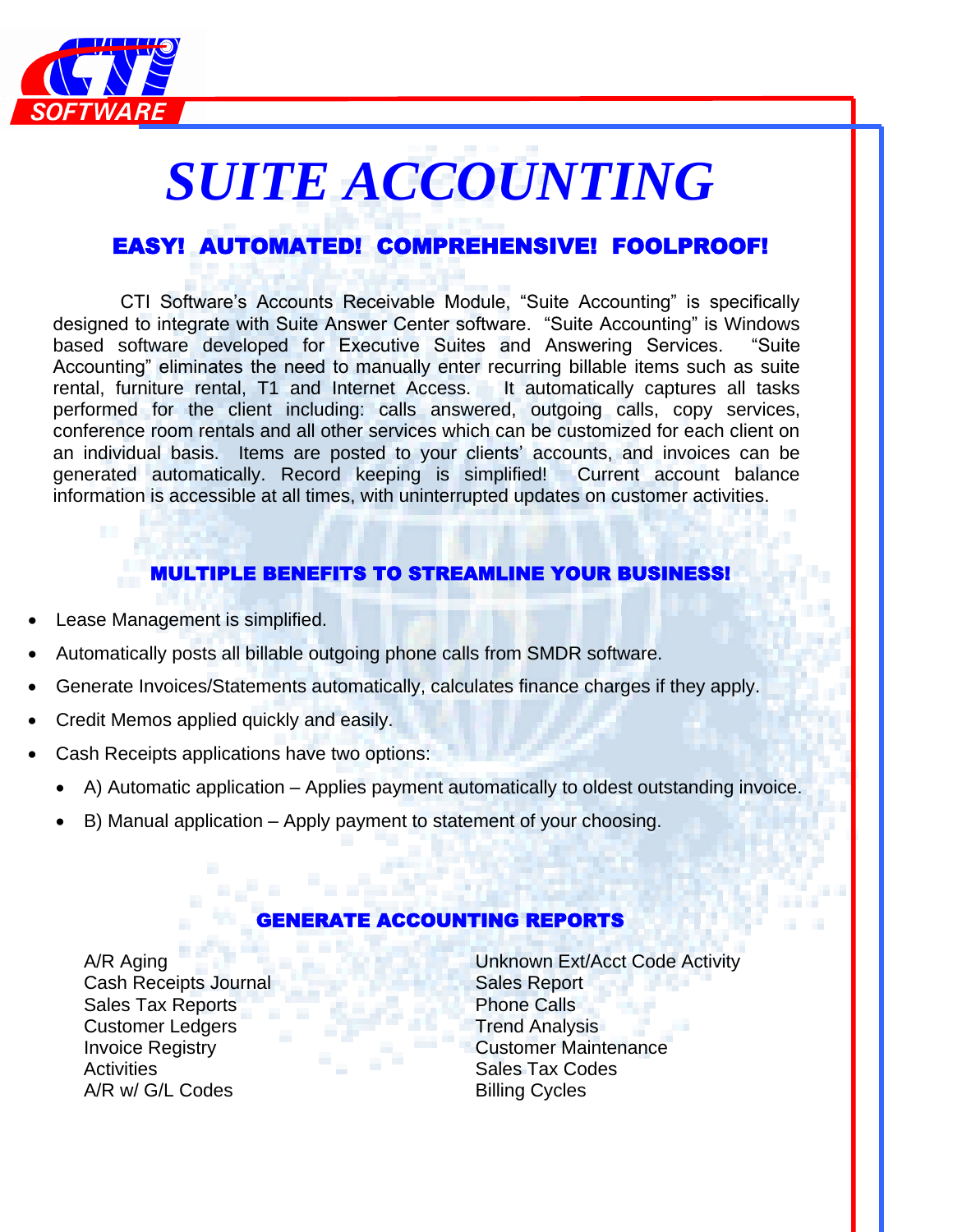

In Suite Accounting, the system administrator can view real time call charts<br>for your office. A bar for your office. graph shows the number of calls coming in and going out of your site. The calls are broken down by incoming calls, local calls, long distance and international calls.

At a glance, you can see the total number of calls that have been processed and the total cost of those calls.

٠

When setting up your client information in Suite Accounting, by entering monthly recurring billable items under the client 's profile, their standard monthly charges are automatically posted to the client's account every month, thereby eliminating the need to manually enter recurring monthly charges for billing.

| Customer Maintenance                                  |                           |                            |                   |                   |                      |                       |                          |
|-------------------------------------------------------|---------------------------|----------------------------|-------------------|-------------------|----------------------|-----------------------|--------------------------|
| 飍<br>₿<br>▥<br>ľ٦<br>Н<br>Delete New<br>Close<br>Save | Clear                     |                            | Customer Name     |                   | ᆌ                    | <b>Ke</b><br>First    | Prev<br>Last<br>Next     |
| <b>Company CTI SOFTWARE</b>                           |                           | $\mathbb{Q}$               | Customer No. 2023 |                   |                      | Q                     |                          |
| General<br><b>Employees</b>                           |                           | Contract Pricing           | Lease Info        |                   | <b>General Notes</b> |                       | <b>Recurring Billing</b> |
| <b>Effective Period</b>                               | Item No                   | Description                |                   | Qty.              | Unit                 | Price                 | Ext. Price               |
| 1/1/2003 - 12/16/2003<br>1/1/2003 - 12/16/2003        | Suite<br>Lg Desk          | Suite Rental<br>Large Desk |                   | $\mathbf{1}$<br>4 | <b>Room</b><br>Each  | \$2,500.00<br>\$40.00 | \$2,500.00<br>\$160.00   |
| 1/1/2003 - 12/16/2003                                 | Phone Equi                | Phone Equipment            |                   | 4                 | Each                 | \$15.00               | \$60.00                  |
| 1/1/2003 - 1/1/2004                                   | T1                        | T1 Access                  |                   | 4                 | Each                 | \$120.00              | \$480.00                 |
|                                                       |                           |                            |                   |                   |                      | Monthy Rent Totals    |                          |
| Start Date: 1/1/2003                                  | 圞                         | Renewal Date: 12/16/2003   | $\mathbb{E}$      |                   | Subtotal             |                       | \$3,200.00               |
|                                                       | Next Bill Date: 6/23/2003 | 醞                          |                   |                   | Sales Tax            |                       | $+ $.00$                 |
| Item No.<br>Suite                                     | Description:              | Suite Rental               |                   |                   | Total Rent           |                       | \$3,200.00               |
| \$2,500.00<br>QTY<br>Price:                           | 1                         | Ext Price:                 | \$2,500.00        |                   |                      |                       |                          |
| <b>Unit Cost</b><br>\$0.00<br><b>T</b> Taxable        |                           |                            |                   |                   |                      |                       |                          |
| Units of Measure: Room                                |                           |                            |                   |                   |                      |                       |                          |
| General Ledger Code: 1000                             | Default                   |                            |                   |                   |                      |                       |                          |
|                                                       |                           |                            |                   |                   |                      |                       |                          |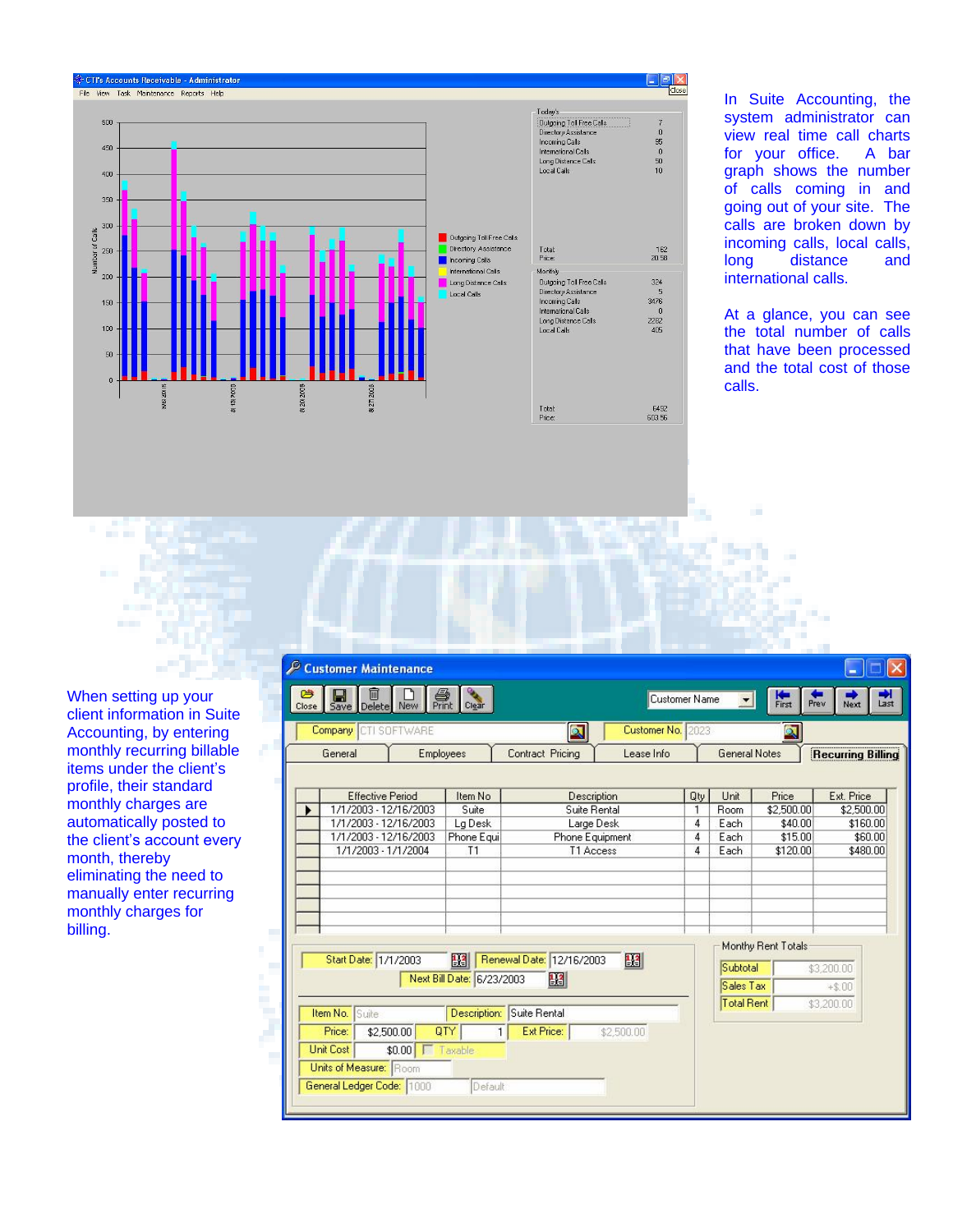| P Item Maintenance                                                                                                                                                                                                                                                                                                                                      |                                                                                                                                                                                                                                                                                                                                                                                                                               |
|---------------------------------------------------------------------------------------------------------------------------------------------------------------------------------------------------------------------------------------------------------------------------------------------------------------------------------------------------------|-------------------------------------------------------------------------------------------------------------------------------------------------------------------------------------------------------------------------------------------------------------------------------------------------------------------------------------------------------------------------------------------------------------------------------|
| 鬯<br>厕<br>Н<br>Save Delete New<br>Clear<br>Close                                                                                                                                                                                                                                                                                                        | Prev<br>Next<br>Last<br>First                                                                                                                                                                                                                                                                                                                                                                                                 |
| Item No: Tel Local<br>Q                                                                                                                                                                                                                                                                                                                                 | <b>Description</b> Local Calls<br>$\bullet$                                                                                                                                                                                                                                                                                                                                                                                   |
| Level Pricing<br>Item                                                                                                                                                                                                                                                                                                                                   | <b>Call Costs</b><br><b>Call Prices</b><br><b>Phone Numbers</b>                                                                                                                                                                                                                                                                                                                                                               |
| Assigned:<br>$-Local$<br>1631 - New York<br>1631206 - Bay Shore, NY<br>1631209 - Shoreham, NY<br>1631218 - Sayville, NY<br>1631224 - Islip, NY<br>1631225 - Lindenhurst, NY<br>1631226 - Lindenhurst, NY<br>1631228 - Shoreham, NY<br>1631231 - Brentwood, NY<br>1631234 - Central Islip, NY<br>1631242 - Deer Park, NY<br>Min Call Length:<br>00:00:15 | Available:<br>1201793 - Jerseycity, NJ<br>1202244 - Wshngtnzn1, DC<br>1212 - New York<br>$\left\langle \cdot \right\rangle$<br>1212 - Nvcz 1, NY<br>1212265 - Nwyrcyzn01, NY<br>S<br>1212329 - Nwyrcyzn01, NY<br>1212330 - Nwwrcyzn01, NY<br>more<br>1212344 - Nwwrcyzn01, NY<br>1212352 - Nwyrcyzn01, NY<br>1212408 - Nwyrcyzn01, NY<br>1212418 - Nwyrcyzn01, NY<br>1212476 - Nwyrcyzn01, NY<br>00:00:15<br>Charge Interval: |
| Call Type:<br>Incomina<br>C Outgoing<br>Capture By Trunk:                                                                                                                                                                                                                                                                                               | Round Method: No Round                                                                                                                                                                                                                                                                                                                                                                                                        |
| Assigned:                                                                                                                                                                                                                                                                                                                                               | Available:                                                                                                                                                                                                                                                                                                                                                                                                                    |
|                                                                                                                                                                                                                                                                                                                                                         | 94102<br>94161<br>94163<br>94098<br>$\langle \cdot$<br>94100<br>94162<br>94164<br>94104                                                                                                                                                                                                                                                                                                                                       |
|                                                                                                                                                                                                                                                                                                                                                         | -><br><b>TITL</b>                                                                                                                                                                                                                                                                                                                                                                                                             |

#### **BUILT IN SMDR SOFTWARE**

Have the ability to customize your clients billable calls with Suite Accounting's built in SMDR Software.

Call charges can be set up according to your specifications – (charge intervals, length of call rounding, call cost and call charge prices)

Call charges to your clients can be marked up from your cost on either a price or percentage basis.

#### **AUTOMATICALLY GENERATE MONTHLY INVOICES**

Invoices can be automatically generated on a monthly basis. Invoices will show all the monthly activity as line items showing the type of activity, the quantity used, the quantity charged, the unit of measurement for the item, the unit price (if applicable) and the total price for the item.

Invoices also show the last payment amount, the balance forward (if any), total new charges, a total account balance as well as the aging of any past due amounts.

44 JEFRYN BLVD **DEER PARK, NY 11729**<br>516-242-5450 - TEL 516-242-0365 - FAX

> Bill to: CTI SOFTWARE 17 BRANDYWINE RD  $11111$ DEER PARK NY 11729

٠

#### **INVOICE**

| <b>Invoice Number</b> | 203                   |          |  |  |  |  |  |
|-----------------------|-----------------------|----------|--|--|--|--|--|
| Account Number        | 2023                  |          |  |  |  |  |  |
| <b>Billing Period</b> | 4/1/2003 to 4/30/2003 |          |  |  |  |  |  |
| Invoice Date          | 5/7/2003              |          |  |  |  |  |  |
| Payment Terms         | Net 30                |          |  |  |  |  |  |
|                       | Client:               |          |  |  |  |  |  |
|                       | CTI SOFTWARE          |          |  |  |  |  |  |
|                       | 17 BRANDYWINE RD      |          |  |  |  |  |  |
| 11111                 |                       |          |  |  |  |  |  |
|                       | DEER PARK             | NY 11729 |  |  |  |  |  |

| Payment                                                                                                                                         |           |        | Balance Forwarded |                               | New Charge                              |                                                                       |              | Balance                                                           |                                                                                                     |
|-------------------------------------------------------------------------------------------------------------------------------------------------|-----------|--------|-------------------|-------------------------------|-----------------------------------------|-----------------------------------------------------------------------|--------------|-------------------------------------------------------------------|-----------------------------------------------------------------------------------------------------|
|                                                                                                                                                 | \$0.00    |        |                   | \$1,421.23                    |                                         |                                                                       | \$3,462.63   |                                                                   | \$4.883.86                                                                                          |
| ITEMIZED ACCOUNT                                                                                                                                |           |        |                   |                               |                                         |                                                                       |              |                                                                   |                                                                                                     |
| Activity                                                                                                                                        |           |        | Qty Used          |                               | Qty Chrgd Unit                          |                                                                       |              | Unit Price                                                        | Ext Price                                                                                           |
| Incoming Calls<br>Large Desk<br>Local Calls<br>Long Distance Calls<br>Phone Equipment<br>Rented Suite Room<br>Secretarial Services<br>T1 Access |           |        | 1994.2            | 730.4<br>668.0<br>5<br>4<br>o | 1994.2<br>4<br>730.4<br>668.0<br>4<br>o | Mins<br>Each<br>Mins<br>Mins<br>Each<br>Each<br>Hours<br>Each<br>Mins |              | \$40.00<br>\$15.00<br>\$2,500.00<br>\$15.00<br>\$120.00<br>\$0.00 | \$0.00<br>\$160.00<br>\$73.11<br>\$114.52<br>\$60.00<br>\$2,500.00<br>\$75.00<br>\$480.00<br>\$0.00 |
| Current                                                                                                                                         | $31 - 60$ |        | $61 - 90$         |                               | Over 90                                 |                                                                       | Sub-Total    |                                                                   | \$3,462.63                                                                                          |
| \$3,462.63                                                                                                                                      |           | \$0.00 | \$0.00            |                               | \$0.00                                  |                                                                       | Tax          |                                                                   | \$0.00                                                                                              |
| Last Payment -                                                                                                                                  |           |        | Rec No -          |                               |                                         |                                                                       | <b>TOTAL</b> |                                                                   | \$3,462.63                                                                                          |
| Thank vou for vour last navment.                                                                                                                |           |        |                   |                               |                                         |                                                                       |              |                                                                   |                                                                                                     |